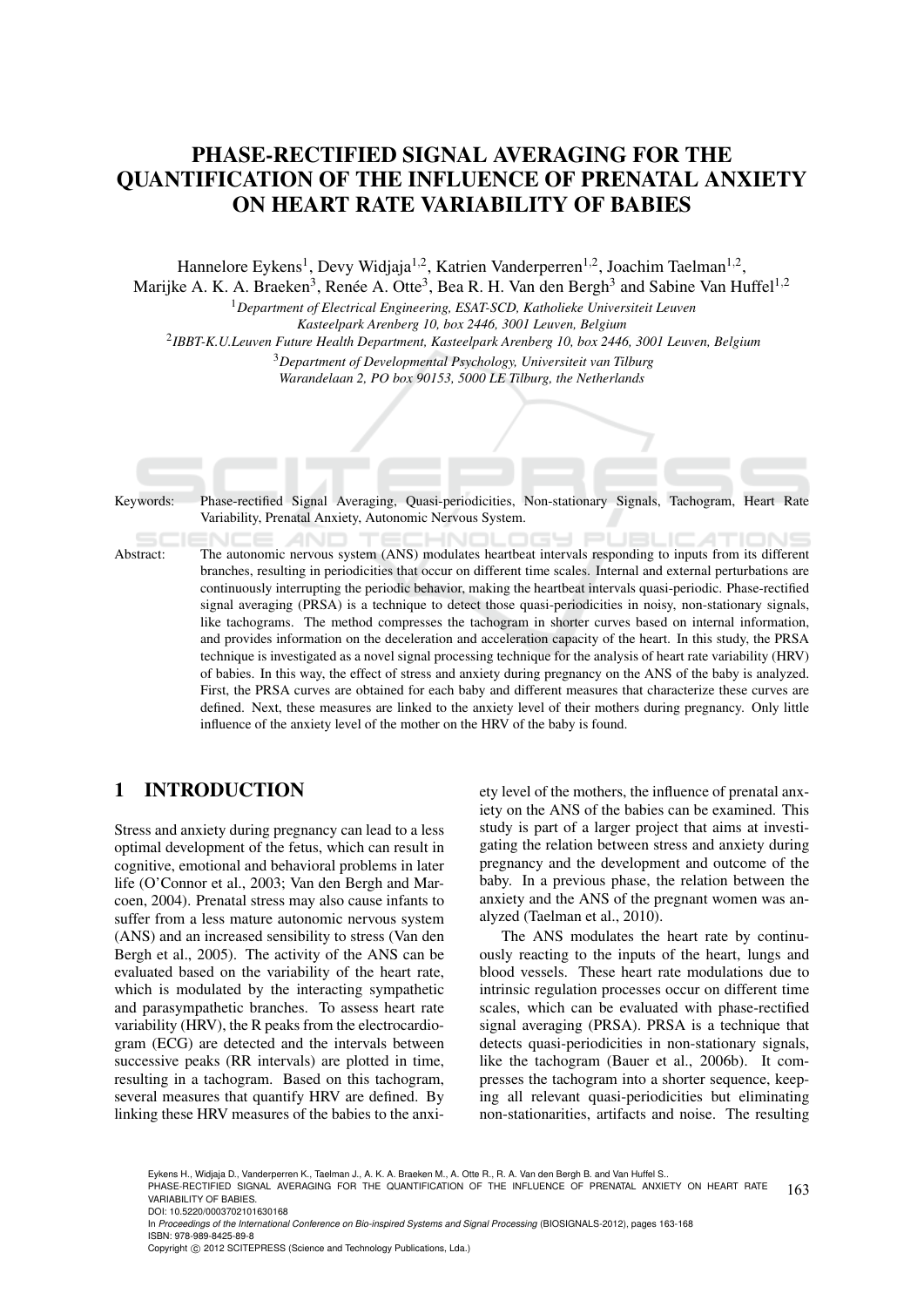or

PRSA curve characterizes the deceleration and acceleration capacity of the heart.

This paper focuses on the relevance of PRSA as a technique to measure heart rate variability. However, as other measures, defined in both the time and frequency domain, are generally used to quantify HRV (Task Force of The European Society of Cardiology and The North American Society of Pacing and Electrophysiology, 1996), we will briefly compare the most commonly used time domain HRV measures with the PRSA technique as well.

#### 2 DATA

The data for this study have been measured at Tilburg University as a part of the EuroSTRESS project that investigates the influence of stress and anxiety during pregnancy on the cardiorespiratory system of the women and on the development of the baby. The State Trait Anxiety Inventory (STAI) (Spielberger et al., 1983) is used as a psychological measure to quantify the anxiety during the first trimester of the pregnancy. Based on the STAI score, subjects belong to a low (STAI  $\leq$  28), moderate (28  $<$  STAI  $<$  40) or high (STAI  $>$  40) anxiety group. To assess the development of the baby, the electrocardiogram and electroencephalogram of the baby have been recorded at two ages. During the acquisition, an auditory oddball paradigm was presented. This paradigm consists of five series of stimuli, in which a frequent stimulus (1000 Hz tone) was randomly alternated with three different deviant stimuli. The sampling frequency is 512 Hz; an ECG signal during one stimulus sequence has a length of about 150 s. 76 babies of 2 to 4 months old are included in the study.

## 3 METHODS

The basic principle of the PRSA technique consists in defining anchor points, selecting windows around these anchor points, aligning the windows, and averaging over all surroundings. Next, measures are chosen to describe the resulting PRSA curves. In order to interpret the PRSA measures, some traditional HRV measures are calculated to make the comparison. The results are statistically evaluated using the Spearman's correlation coefficient and the Wilcoxon rank sum test.

#### 3.1 Description of the PRSA Technique

Figure 1 outlines the basic steps of the PRSA tech-

nique, starting from the tachogram (Kantelhardt et al., 2007). In the first step, anchor points are selected according to a certain property in the tachogram *x<sup>i</sup>* . Possible selection criteria are based on an increase and decrease of a sample with respect to the previous sample. The general definition of anchor points that is used in this study, compares averages of a period of *T* values of the tachogram:

$$
\frac{1}{T}\sum_{j=0}^{T-1}x_{i+j} > \frac{1}{T}\sum_{j=1}^{T}x_{i-j}
$$
(1)

$$
\frac{1}{T} \sum_{j=0}^{T-1} x_{i+j} < \frac{1}{T} \sum_{j=1}^{T} x_{i-j} \tag{2}
$$

The parameter *T* sets an upper frequency limit for the periodicities that can be detected and functions as a low pass filter. For  $T = 1$ , no filter is applied; all increases or decreases in the signal are selected as anchor points. In Figure 1, all increase events are defined as anchor points, according to Equation (1) with  $T = 1$ .

In the second step, windows (surroundings) of length 2*L* are defined around each anchor point. The parameter *L* should exceed the period of the slowest oscillation that is of interest.

Finally, the surroundings of all anchor points are aligned to each other and the PRSA curve  $\bar{x}_k$  is obtained by averaging over all windows. With this averaging procedure, non-periodic components that are not in phase with the anchor points are cancelled out, leaving only periodicities and quasi-periodicities that have a fixed phase relationship with the anchor points. In this work, the symbols  $PRSA \geq$  and  $PRSA \geq$  are used to indicate PRSA curves based on increases or decreases in the tachogram.



Figure 1: Illustration of the PRSA technique (Kantelhardt et al., 2007). (a) Anchor points are selected, based on increases in the tachogram; (b) windows are defined around each anchor points; (c) all anchor points are moved on top of each other, resulting in the alignment of all windows; (d) the phase-rectified signal average  $\bar{x}_k$  is obtained by averaging over all windows.

The center of the PRSA curve  $\bar{x}_0$  is the average of the tachogram at all anchor points. The measures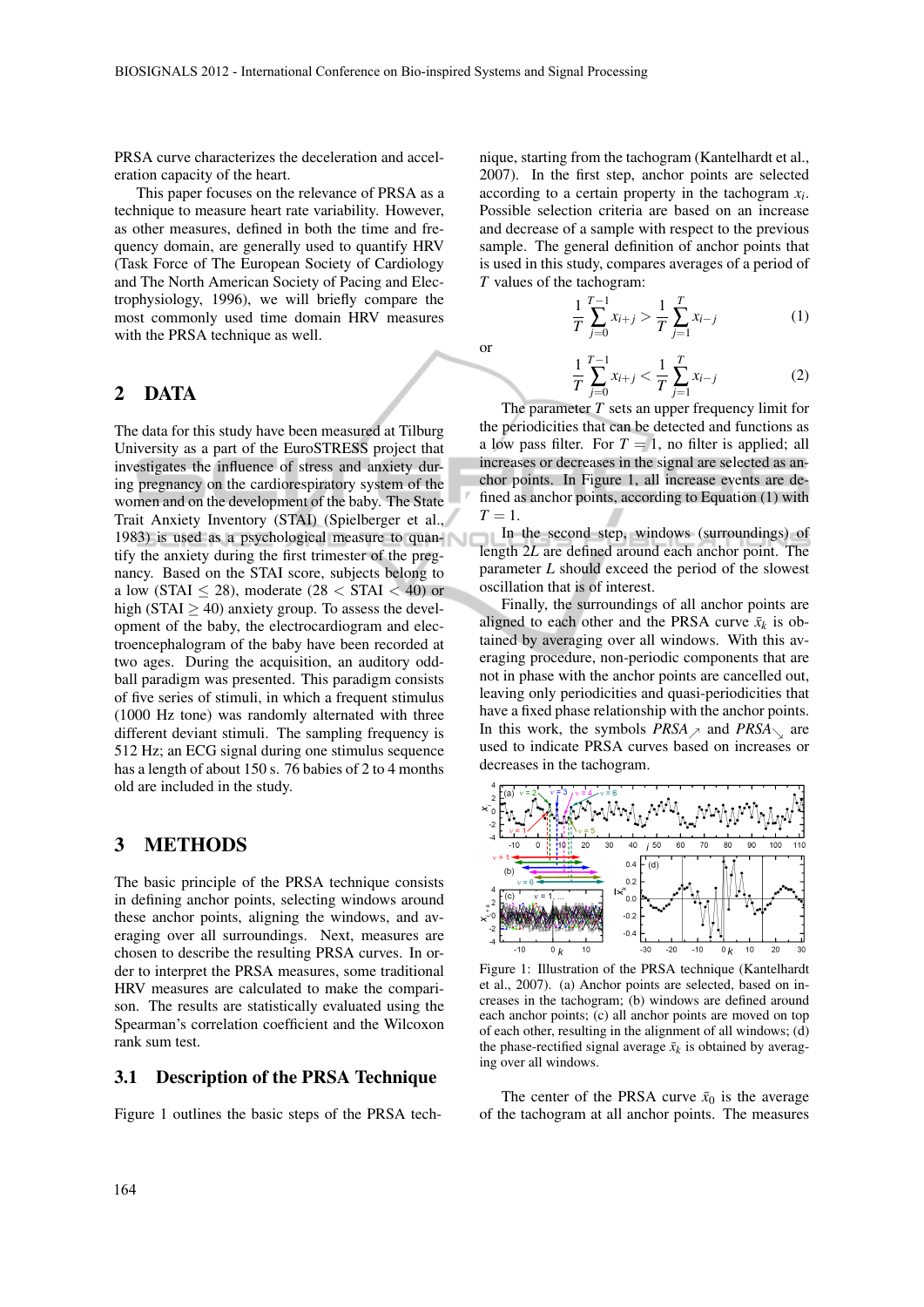defined to quantify the curve, use this central point as reference. Therefore, a recalibration step shifts the curve such that the amplitude of  $\bar{x}_0$  equals 0 ms.

### 3.2 Measures for Quantification of the PRSA Curve

In  $\bar{x}_k$  all periodicities are superposed; the central peak of the PRSA curve contains the contributions from all the (quasi-)periodicities of the original tachogram. The deflection at the center of the PRSA curve depends on the definition of anchor points. For Equation (1), the central spike quantifies the average capacity of the ANS to decelerate the heartbeat (deceleration capacity DC). DC [ms] is calculated from four points around the center of *PRSA*  $\lambda$ , as shown in Figure 2 and Equation (3), and proved its use as a better predictor of mortality after myocardial infarction than other traditional HRV measures (Bauer et al., 2006a):



Figure 2: Illustration of the calculation of measure DC for *PRSA*  $\ge$  and *T* = 1 for the tachogram of a random baby of 2 months old.

For the definition described in Equation (2), the acceleration capacity (AC) is used to quantify the central deflection of  $PRSA_{\nwarrow}$ .

Observation of the PRSA curves showed that the curves of different babies not only differ from each other in values for DC and AC. Also the amplitude, oscillations and morphology for the whole curve vary between different subjects. In this study, additional measures are selected to describe the PRSA curve as precisely as possible. In this way, differences in curves between babies can be quantified and analyzed to examine the link with the STAI score of the mothers.

- Peak-to-peak: distance [samples] and difference in amplitude [ms] between the first peak before and the first peak after the center of the curve;
- Area-Under-Curve (AUC)  $\text{[ms}^2\text{]}$ : area under the PRSA curve  $\bar{x}_k$  in the predefined intervals  $k =$  $[-20:0]$  and  $k = [0:20]$ ;
- Skewness [-]: measure for the lack of symmetry of the distribution of the whole PRSA curve. Zero skewness indicates a symmetry around the mean. Positive or negative skewness indicates a right or left tail, respectively.
- Excess kurtosis [-]: measure for the 'peakedness' of the distribution of the whole PRSA curve. Negative values indicate flatness, while positive values indicate a more peaked distribution.

#### 3.3 Time Domain Measures of HRV

In addition to the analysis of the PRSA curves, some traditional time domain measures for HRV are computed (Task Force of The European Society of Cardiology and The North American Society of Pacing and Electrophysiology, 1996):

- SDNN [ms]: standard deviation of the RR intervals. This measure indicates which cyclic components are present during the recordings;
- RMSSD [ms]: root mean square of successive RR differences. RMSSD is a measure of parasympathetic modulation;
- pNN25 [%]: the percentage of RR interval differences that are greater than 25 ms. Like RMSSD, pNN25 quantifies parasympathetic activity.

#### 3.4 Statistical Analysis

The correlations between the STAI score of the mothers and the PRSA and HRV measures for all infants, are calculated using Spearman's correlation coefficient. This method aims at detecting a monotonic relation between two distributions. In order to interpret and compare the defined PRSA measures, the correlation between the PRSA measures and the time domain HRV measures are computed as well. The Wilcoxon rank sum test is used to compare the high anxiety group and the low anxiety group. It is a nonparametric test to check whether two data sets are coming from the same distribution. The significance level for rejecting the null hypothesis is  $p = 0.05$ .

#### 4 RESULTS AND DISCUSSION

Four PRSA curves are obtained for each tachogram for surroundings of length  $2L = 100$  samples, based on the four definitions used in this study: anchor points linked to both increases and decreases for both  $T = 1$  and  $T = 10$ . For each baby, the ECG was recorded during five stimuli sequences. The PRSA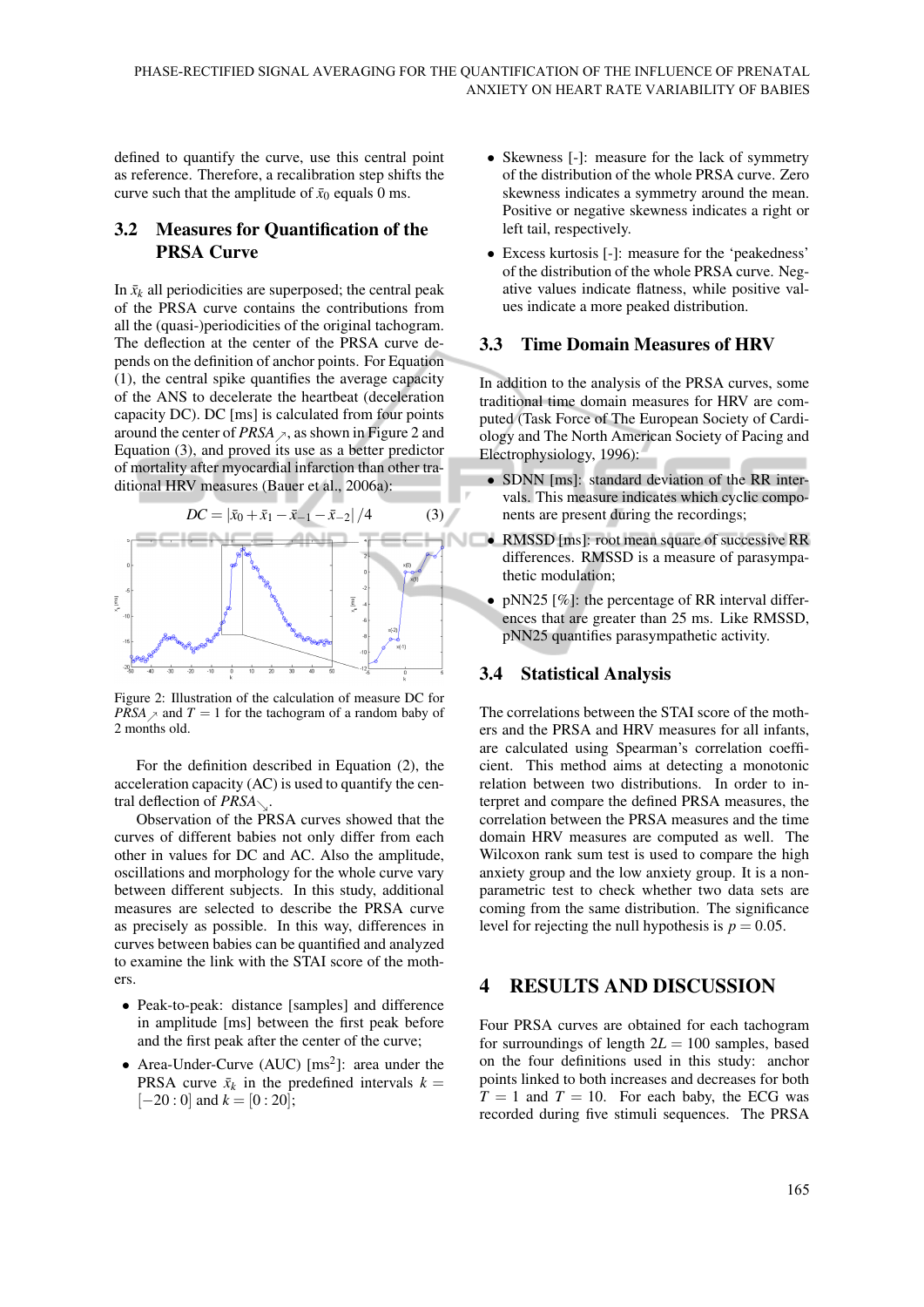Table 1: Mean  $\pm$  standard deviation of kurtosis for all PRSA curves, divided in three anxiety groups based on the STAI score of the mother (low, moderate and high anxiety groups). *n* is the number of babies in the anxiety group; ρ is the Spearman correlation coefficient and *p* is its corresponding p-value; *pL*−*H* is the resulting p-value for the comparison between babies of low and highly anxious women.

|  | $\overline{\text{Low}(n=21)}$ Mod. $(n=41)$ High $(n=14)$ $\rho$ $p$ $p_{L-H}$                      |  |  |
|--|-----------------------------------------------------------------------------------------------------|--|--|
|  | $T = 1$ PRSA   -0.50 ± 0.93 -0.23 ± 0.65 -0.16 ± 0.75 0.214 0.078 0.022                             |  |  |
|  | $T = 1$ $PRSA_{\searrow}$   -0.76 ± 0.84 -0.40 ± 0.82 -0.47 ± 0.68 0.120 0.326 0.022                |  |  |
|  | $T = 10$ $PRSA \tbinom{3}{}$ -1.03 ± 0.28 -0.61 ± 0.51 -0.66 ± 0.33 0.268 0.026 <0.001              |  |  |
|  | $T = 10$ $PRSA$ $\sim$ $\vert$ -0.99 $\pm$ 0.41 -0.75 $\pm$ 0.41 -0.72 $\pm$ 0.41 0.186 0.127 0.034 |  |  |

measures calculated for the five ECG signals are averaged for each baby.

As mentioned before, Figure 2 shows the PRSA curve of one baby, based on anchor points linked to all increase events in the tachogram  $(T = 1)$ . Figure 3 shows the PRSA curve for the same baby, according to  $T = 10$ . In this way, a much smoother PRSA curve is obtained, compared to Figure 2. Also the absolute values of the amplitudes of the positive peak for  $k > 0$ and negative peak for  $k < 0$  are higher. This is because the parameter *T* functions as a low pass filter, only selecting anchor points by comparing series of *T* samples. One sudden increase in a series of decrease events will not be selected; only average increases in the tachogram will give rise to anchor points.



Figure 3: *PRSA*  $\ge$  curve (*T* = 1) for the tachogram of a random baby of 2 months old.

#### 4.1 Influence of Prenatal Anxiety on PRSA Measures of Babies

The defined PRSA measures are linked to the STAI score to assess the influence of prenatal anxiety of the pregnant women on the ANS of their babies. Significant differences between the anxiety groups are only found for the measure kurtosis for all four definitions of PRSA curves. Table 1 shows all statistically significant results. Babies with highly anxious mothers show higher kurtosis (but still negative) than babies with lowly anxious mothers. Kurtosis measures the degree of peakedness of the probability distribution of a variable. A distribution with negative kurtosis has a wider peak and is said to be flat. The lowest p-value  $(p_{L-H} = 9,58e^{-4})$  is found for the PRSA curve corre-

sponding to increases in the average of 10 consecutive RR intervals (*PRSA*  $\ge$  and *T* = 10). The corresponding boxplots are shown in Figure 4.



Figure 4: Boxplot for kurtosis [-] (*PRSA*  $\ge$  and *T* = 10).

Besides this result, some remarkable but statistically not significant results are also presented. DC and AC quantify the central part of the PRSA curve around increase and decrease events respectively. A lower value for these two measures for babies of highly anxious mothers was observed for all four PRSA curves, though statistically not significant as mentioned before. Lower values indicate a reduced capacity of the ANS to quickly adjust the heartbeat.

One remark has to be made; the measure of anxiety used in this study, is based on the state anxiety in the first trimester of the pregnancy. This type of anxiety manifests itself as a transitory, emotional state. The trait anxiety on the other hand, is a relatively stable aspect of the personality. By using this form of anxiety to quantify the stress and anxiety level of the mothers instead of the state anxiety measured at one moment in time, the analysis of the effect of prenatal anxiety on the babies might improve.

## 4.2 Link of PRSA with Time Domain HRV Measures

In order to link the defined PRSA measures with the traditional HRV measures, the correlations between PRSA and some time domain HRV measures are computed. All PRSA measures, except for skewness, show significant correlations with SDNN, RMSSD and pNN25. However, we will focus on the exist-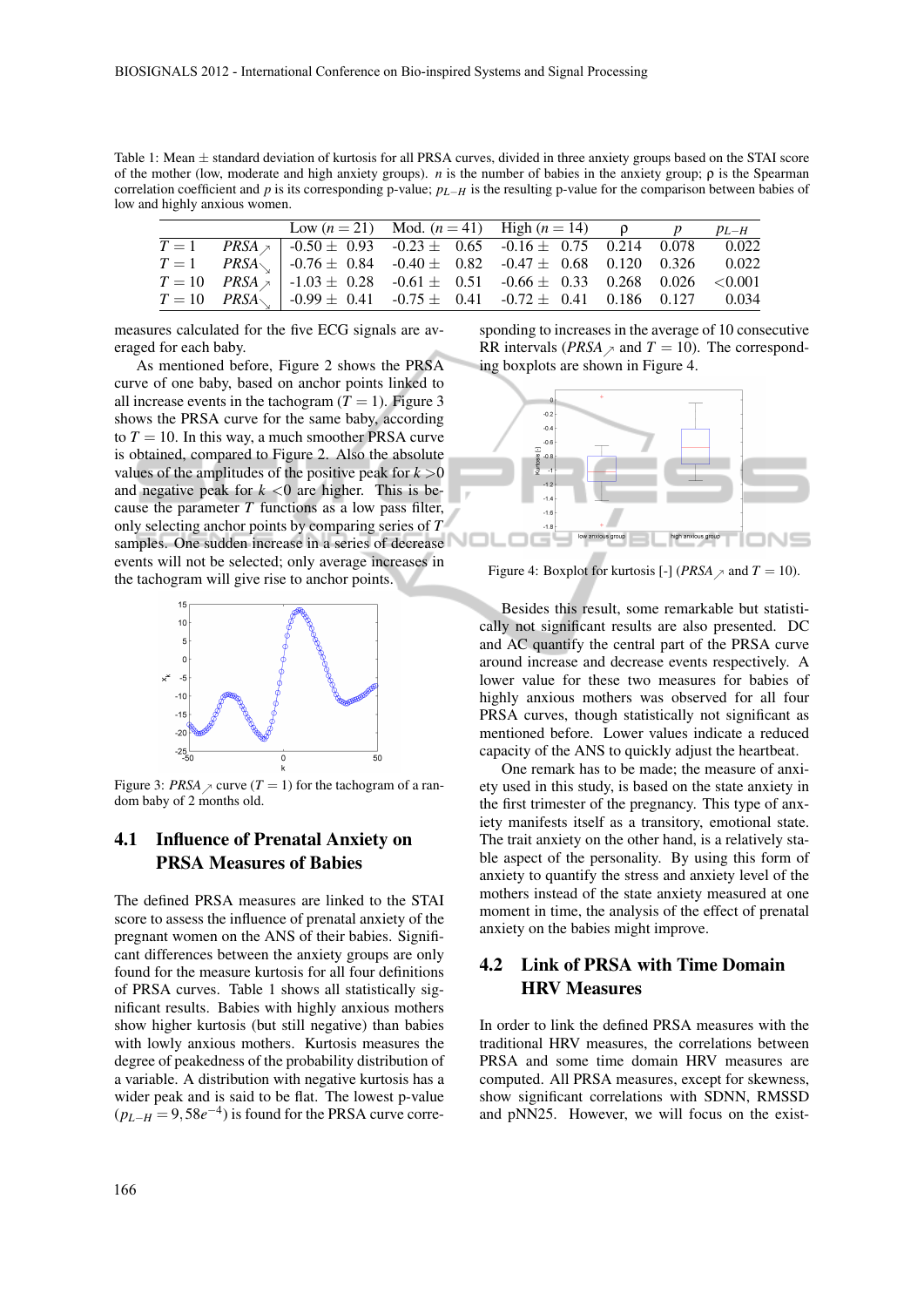| Table 2: Spearman correlation coefficients between kurtosis |  |  |  |  |  |  |  |
|-------------------------------------------------------------|--|--|--|--|--|--|--|
| of the PRSA curves and the time domain HRV measures         |  |  |  |  |  |  |  |
| $(*): p < 0.05, \dagger: p < 0.005, \dagger: p < 0.001$ .   |  |  |  |  |  |  |  |

|        |                          | <b>SDNN</b> | RMSSD        | pNN25       |
|--------|--------------------------|-------------|--------------|-------------|
| $T=1$  | $PRSA \nightharpoondown$ | $-0.006$    | $0.328 +$    | $0.390 \pm$ |
| $T=1$  | $PRSA_{\diagdown}$       | $-0.068$    | $0.371 \;$ † | $0.451 \pm$ |
| $T=10$ | $PRSA \nightharpoondown$ | $-0.015$    | 0.170        | 0.214       |
| $T=10$ | PRSA                     | 0.097       | $0.279*$     | $0.342 +$   |

ing correlations of kurtosis of the PRSA curves as this measure showed to differ significantly between anxiety groups in the previous section and it is not straightforward to interpret these differences. Table 2 shows the correlation coefficients between the kurtosis of the PRSA curves and the time domain measures. Positive correlations are found between kurtosis and RMSSD and pNN25. Both of these time domain measures are linked with parasympathetic modulation, suggesting that the kurtosis of the PRSA curves might be related with the parasympathetic activity as well. However, future research must focus on the link between the defined PRSA measures and the ongoing physiological processes. Nevertheless, we want to stress that the defined PRSA measures are useful as kurtosis is able to distinguish between the effect of high and low anxiety during pregnancy on the ANS of the babies. In our study this was not possible with the traditional HRV measures.

## 5 CONCLUSIONS

Quasi-periodicities in the human heart rate reflect the different regulation processes of the ANS. The PRSA method is a suited technique for detection of quasi-periodicities in non-stationary data like the tachogram. Moreover, PRSA offers the possibility to study the deceleration and acceleration capacity of the heart, which might provide more insights into cardiac autonomic regulation processes.

The influence of the stress and anxiety of pregnant mothers, quantified by the STAI score, on the HRV is investigated by evaluating the PRSA curves. Only few significant results are found, all corresponding to the kurtosis. Although kurtosis seems to differ significantly between babies with low and highly anxious mothers, the interpretation of this measure is unclear.

The influence of the state anxiety of mothers on the HRV of babies, using the PRSA technique, is rather small. Nevertheless, PRSA is a promising signal processing tool for assessing information about the capacity of the ANS to quickly adjust its heart rate. A suggestion of further reseach has been made: by using a different psychological measure for stress

and anxiety, better and more reliable results may be found.

### ACKNOWLEDGEMENTS

Research supported by:

- Research Council KUL: GOA MaNet;
- D. Widjaja and K. Vanderperren are supported by an IWT PhD grant;
- Belgian Federal Science Policy Office: IUAP P6/04 (DYSCO).

The scientific responsibility is assumed by its authors.

# **REFERENCES**

- Bauer, A., Kantelhardt, J. W., Barthel, P., Schneider, R., Mäkikallio, T., Ulm, K., Hnatkova, K., Schömig, A., Huikuri, H., Bunde, A., et al. (2006a). Deceleration capacity of heart rate as a predictor of mortality after myocardial infarction: cohort study. *The Lancet*, 367(9523):1674–1681.
- Bauer, A., Kantelhardt, J. W., Bunde, A., Barthel, P., Schneider, R., Malik, M., and Schmidt, G. (2006b). Phase-rectified signal averaging detects quasi-periodicities in non-stationary data. *Physica A: Statistical Mechanics and its Applications*, 364:423– 434.
- Kantelhardt, J. W., Bauer, A., Schumann, A. Y., Barthel, P., Schneider, R., Malik, M., and Schmidt, G. (2007). Phase-rectified signal averaging for the detection of quasi-periodicities and the prediction of cardiovascular risk. *Chaos: An Interdisciplinary Journal of Nonlinear Science*, 17:015112.
- O'Connor, T., Heron, J., Golding, J., and Glover, V. (2003). Maternal antenatal anxiety and behavioural / emotional problems in children: a test of a programming hypothesis. *Journal of Child Psychology and Psychiatry*, 44(7):1025–1036.
- Spielberger, C. D., Gorsuch, R. L., and Lushene, R. E. (1983). State-trait anxiety inventory (STAI). *Palo Alto (CA): Mind Garden*.
- Taelman, J., Vandeput, S., Widjaja, D., Braeken, M. A. K. A., Otte, R. A., Van den Bergh, B. R. H., and Van Huffel, S. (2010). Stress during pregnancy: Is the autonomic nervous system influenced by anxiety? In *Computing in Cardiology*, pages 725–728. IEEE.
- Task Force of The European Society of Cardiology and The North American Society of Pacing and Electrophysiology (1996). Heart rate variability: Standards of measurement, physiological interpretation, and clinical use. *Annals of Noninvasive Electrocardiology*, 1(2):151–181.
- Van den Bergh, B. and Marcoen, A. (2004). High antenatal maternal anxiety is related to ADHD symptoms, externalizing problems, and anxiety in 8-and 9-yearolds. *Child Development*, 75(4):1085–1097.